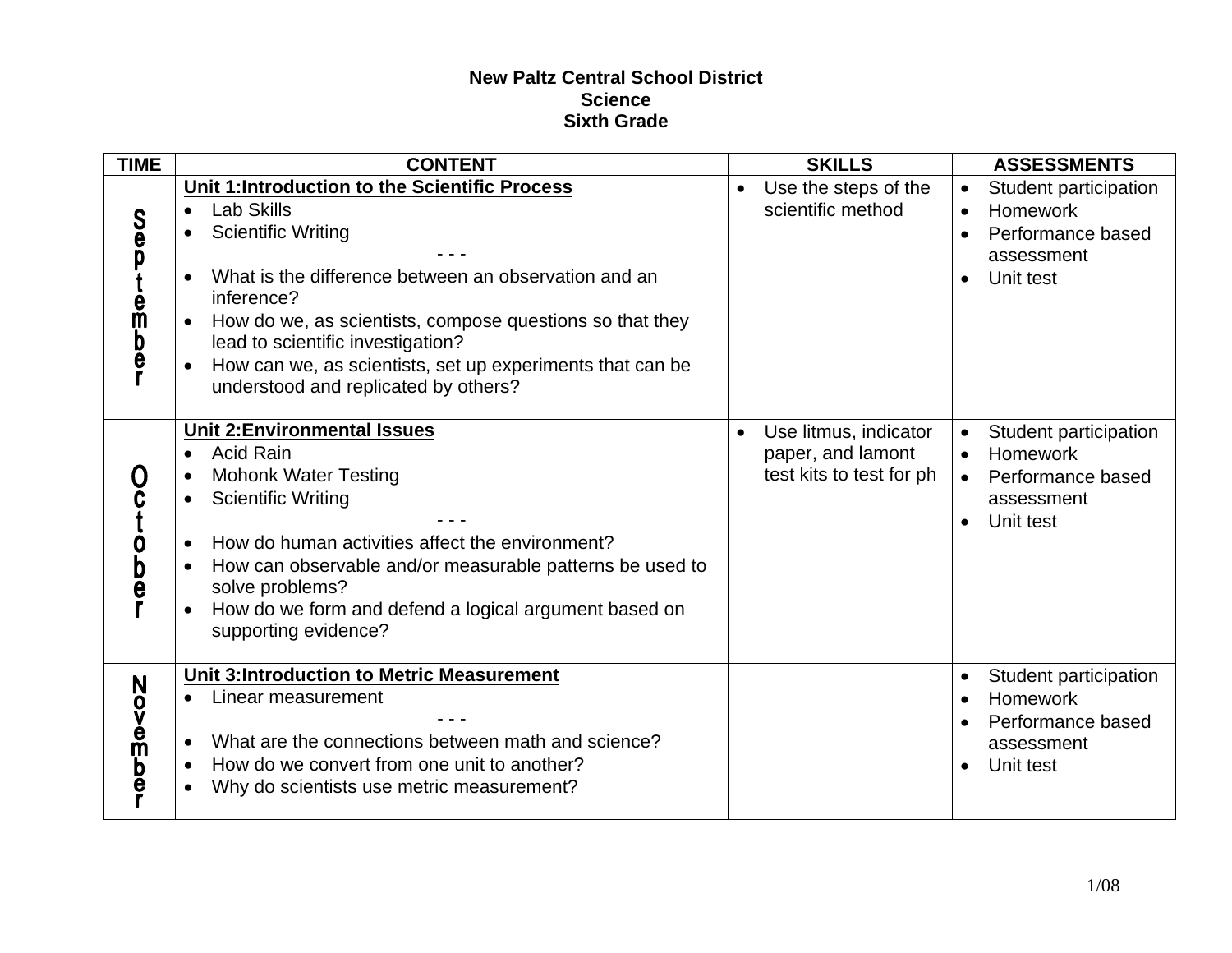## **New Paltz Central School District Science Sixth Grade**

| <b>TIME</b>             | <b>CONTENT</b>                                                                                                                                                                                                                                                                                                                                                                                                   | <b>SKILLS</b> | <b>ASSESSMENTS</b>                                                                                                    |
|-------------------------|------------------------------------------------------------------------------------------------------------------------------------------------------------------------------------------------------------------------------------------------------------------------------------------------------------------------------------------------------------------------------------------------------------------|---------------|-----------------------------------------------------------------------------------------------------------------------|
| NONOEDU1000ED01         | <b>UNIT 4: Environmental Issues (Frost Valley)</b><br>• Scientific Writing<br>How do human activities affect the environment?<br>How can observable and/or measurable patterns be used to<br>solve problems?<br>How do we form and defend a logical argument based on<br>supporting evidence?                                                                                                                    |               | Student participation<br>Homework<br>Performance based<br>assessment<br>Unit test                                     |
| <b>Decement - Jacht</b> | <b>Unit 5: Metric Measurement</b><br>Volume, mass, density<br>What is volume?<br>What is mass?<br>What is density?<br>$\bullet$<br>What are the relationships between volume, mass, and<br>density?                                                                                                                                                                                                              |               | Student participation<br>Homework<br>Performance based<br>assessment<br>Unit test                                     |
| <b>Januar</b><br>ÿ      | <b>Unit 6: Experimental Design</b><br>How do we, as scientists, compose questions so that they<br>$\bullet$<br>lead to scientific investigation?<br>How can we, as scientists, set up experiments that can be<br>understood and replicated by others?<br>How do we, as scientists, show our data in a clear and logical<br>way?<br>How do we form and defend a logical argument based on<br>supporting evidence? |               | Student participation<br>Homework<br>Performance based<br>assessment<br>Unit test<br>$\bullet$<br>Midterm examination |